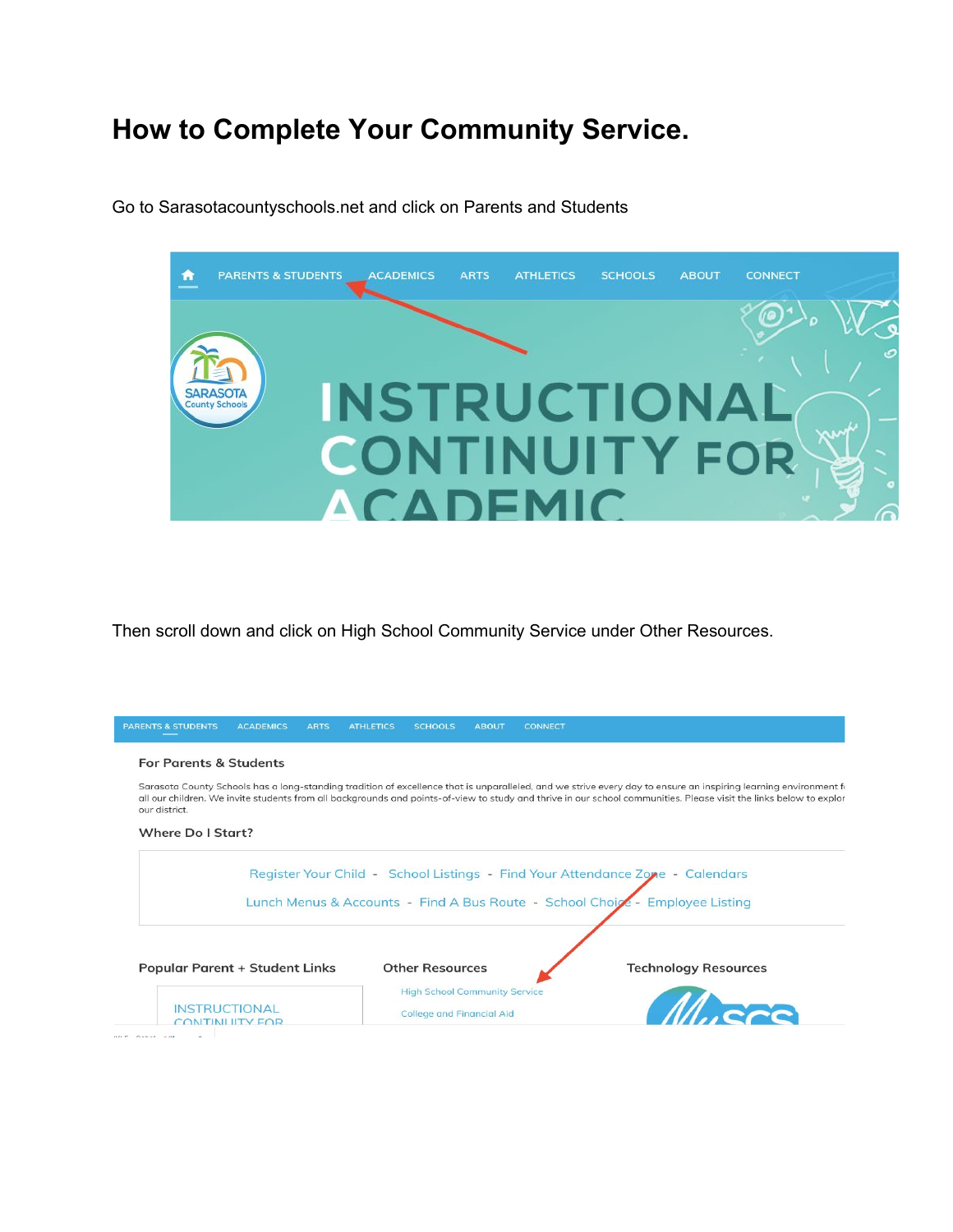READ THE ENTIRE PAGE then click on " CLICK HERE TO REGISTER" at the bottom of the page.



From there you click "STUDENTS APPLYING FOR THE FIRST TIME." Read and complete profile setup. Make sure you take a photo or write down your USERNAME and PASSWORD.



High School Community Service Program Online Application and Pre-Approval System

> **STUDENTS** WHO HAVE ALREADY APPLIED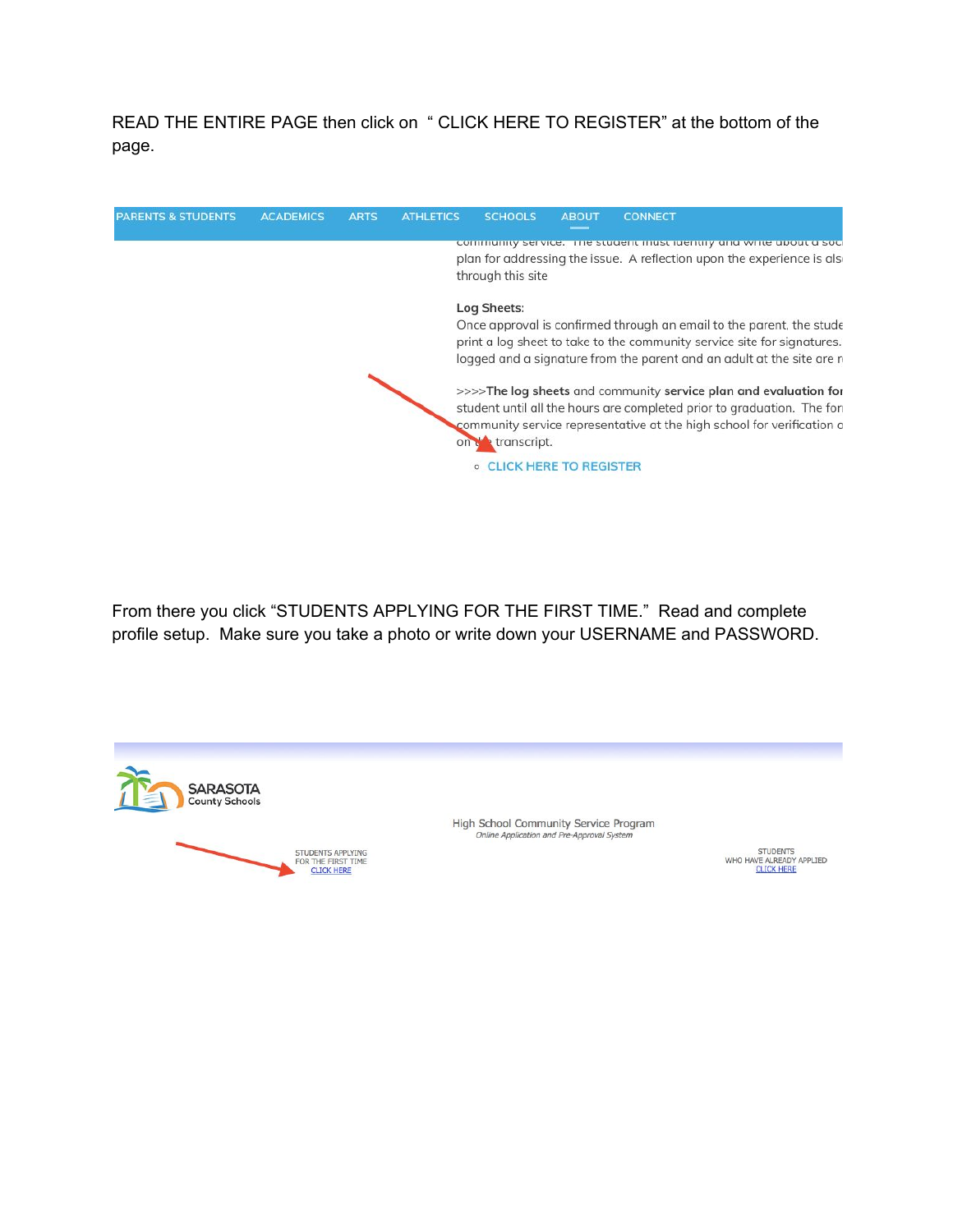| <b>SARASOTA</b><br>County Schools                                                                                                                                                                                                                                                                                                                                                                                                                                |
|------------------------------------------------------------------------------------------------------------------------------------------------------------------------------------------------------------------------------------------------------------------------------------------------------------------------------------------------------------------------------------------------------------------------------------------------------------------|
| High School Community Service Program<br>Online Application and Pre-Approval System                                                                                                                                                                                                                                                                                                                                                                              |
| Hours are required to qualify for some Bright Futures scholarships.                                                                                                                                                                                                                                                                                                                                                                                              |
| High School students and students who have been promoted from eighth grade may apply for High School Community Service (HSCS). Pre-approval of the community service location and the service to be performed is REQUIRED befo<br>the volunteer service begins.                                                                                                                                                                                                  |
| Students must apply for pre-approval through this website, which will take the student through the following steps:                                                                                                                                                                                                                                                                                                                                              |
| STEP 1 - Read the "What Qualifies for Community Service" document, the HSCS regulations, and the HSCS procedures and agree to comply.                                                                                                                                                                                                                                                                                                                            |
| STEP 2 - Complete the online application form. The only form of application accepted will be online as of August 19, 2013.                                                                                                                                                                                                                                                                                                                                       |
| STEP 3 - The parent/guardian of the student applying will be notified by email whether or not the application has been approved. After the notified in is received, students should meet with their school's HSCS Program Mana<br>applications have been approved will receive the log form required to document their community service hours. Those whose applications are a approved will be advised of their other options and instructed how to appropriate |
| <b>Go to STEP 1</b>                                                                                                                                                                                                                                                                                                                                                                                                                                              |

## Read Step 1 and Step 2 pages and click on the agreement at the bottom of Step 2

| SARASOTA<br>County Schools                                                                                                                                                                                                                                                                                                                                                                                                                                       |
|------------------------------------------------------------------------------------------------------------------------------------------------------------------------------------------------------------------------------------------------------------------------------------------------------------------------------------------------------------------------------------------------------------------------------------------------------------------|
| High School Community Service Program<br>Online Application and Pre-Approval System                                                                                                                                                                                                                                                                                                                                                                              |
| STEP 1 - Read (a) What Qualifies for Community Service document, (b) the Requlations, and (c) the Procedures below and agree to comply.                                                                                                                                                                                                                                                                                                                          |
| Click to read What Oualifies as Community Service                                                                                                                                                                                                                                                                                                                                                                                                                |
| <b>Requlations</b><br>1. High School Community Service may be performed only at non-profit 501(c)3 and other select agencies/organizations that are pre-approved by the school's HSCS Program Manager.                                                                                                                                                                                                                                                           |
| 2. "Community" is defined as the Sarasota County area only.                                                                                                                                                                                                                                                                                                                                                                                                      |
| 3. Certain activities at school or a place of worship may not qualify. The HSCS Program Manager will explain which activities will qualify as community service. Religious activities and mission trips do not meet the criter                                                                                                                                                                                                                                   |
| 4. Students who volunteer for service in Sarasota County Public Schools also must register for approval in Volunteers Count, the school district's online volunteer management system. This registration automatically prompts<br>attendance, and/or academic problems may disqualify you a student from volunteering in the district schools. Disqualification from school volunteering does not disqualify you the student from community service at other app |
| 5. Bright Futures Scholarships have different community service hours required. Bright Futures Scholarships information is available at: www.FloridaStudentFinancialAid.org                                                                                                                                                                                                                                                                                      |
| 6. To count for Bright Futures Scholarship credit, community service hours must be earned, submitted and posted to the student's high school record prior to high school graduation.                                                                                                                                                                                                                                                                             |
| 7. Florida Child Labor Laws, prohibit students from performing more than eight (8) hours of community service within a 24-hour period.                                                                                                                                                                                                                                                                                                                           |
| Procedures<br>1. Complete the online application and pre-approval form. All information and electronic signatures are required.                                                                                                                                                                                                                                                                                                                                  |
| 2. Receipt of email notification of pre-approval, the student must log into their HSCS account to print their log form required to record community service hours. If notified that the application has not been approved, the<br>Manager at their school to identify other options. Once other options are identified, the student must sign in to the HSCS website and revise the application to reflect the site and service identified with the HSCS Program |
| 3. Begin approved come unity service activity. Record volunteer hours only on the form provided from the HSCS Program Manager. When recording hours, record each day of volunteering and have agency representative sign as ap                                                                                                                                                                                                                                   |
| 4. Upon completion of all hours, meet with the HSCS Program Manager and submit all completed hours forms for final review and approval.                                                                                                                                                                                                                                                                                                                          |
| 5. Approved yours will be submitted by the HSCS Program Manager to the school Registrar.                                                                                                                                                                                                                                                                                                                                                                         |
|                                                                                                                                                                                                                                                                                                                                                                                                                                                                  |
| T I have reviewed the document "What Qualifies as Community Service," the Regulations, and the Procedures above and agree to comple                                                                                                                                                                                                                                                                                                                              |
| Go to STEP 2                                                                                                                                                                                                                                                                                                                                                                                                                                                     |

Complete the application page. Make sure you take a photo or write down your USERNAME and PASSWORD. Volunteer Site websites are linked at the bottom of the page as options, but you are not limited to those sites. **Remember sites must be local and you may not work more than 8 hours in a day.**